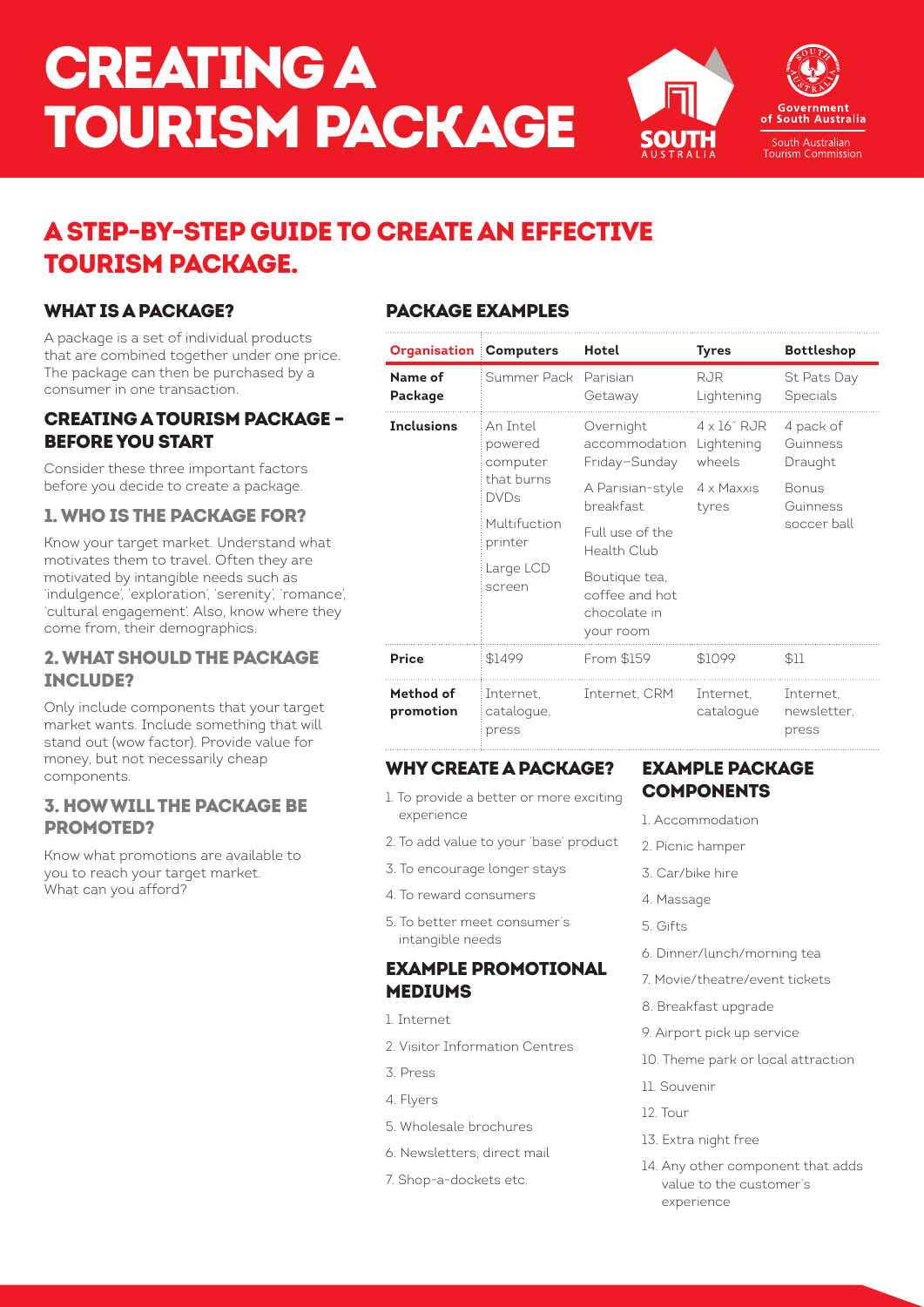#### PACKAGE PLANNING CHART EXAMPLE

Use this example to assist you to complete the blank chart below to plan your package.

| <b>Name of Business:</b> Classic Coastal Cottages                               |
|---------------------------------------------------------------------------------|
| Target Market(s): [Describe your target market in as much detail as possible]   |
| Adelaide residents seeking indulgent getaways. $25 - 45$ y/o couples            |
| wanting relaxation, indulgence and rejuvenation. Limited time available to take |
| longer breaks. Self drive. No children or independent of children.              |
| Internet sauuy. Discerning. Like good coffee, good wine, shopping, relaxing     |
| with view of coast. Shift workers.                                              |

**Package Name:** [Give it a catchy name]

*Spoil Yourself Rotten*

**Objective of Package:** [Why create this package?]

*To generate mid-week bookings to fill* 

*spare capacity.*

| <b>Inclusions</b>                                                             | No of pax<br>allowed<br>for | <b>Regular price</b>   | Package<br>price    | <b>Commission</b><br>allowed? | If 'not' what<br>cost to<br>package at<br>10%? |
|-------------------------------------------------------------------------------|-----------------------------|------------------------|---------------------|-------------------------------|------------------------------------------------|
| Accommodation night 1 (includes breakfast)                                    | 2                           | \$180                  | \$120               | V                             |                                                |
| Late check out 12.00                                                          | 2                           |                        |                     |                               |                                                |
| Main course plus dessert at The Silver Spoon<br>restaurant (walking distance) |                             | $2 \times $32$<br>\$64 | - \$63              | $\overline{\mathcal{N}}$      | \$6.40                                         |
| Picnic hamper lunch (provided by local café)                                  | 2                           | \$24                   | \$20                | $\overline{N}$                | \$2.00                                         |
| 12 month magazine subscription (6 editions)<br>to Conde Naste magazine        |                             | \$60                   | \$50                | $\overline{\mathcal{N}}$      | \$5.00                                         |
| Extra night (optional)                                                        | $\mathcal{P}$               | \$150                  | \$90                | Y                             |                                                |
| Total                                                                         |                             | <b>Value</b> \$328     | <b>Price</b> $$254$ |                               | $$1.340**$                                     |

\*\* Note: Col F is the extra cost to you if commission is paid on the sale of a package where the supplier of that component gave no commission allowance.

| <b>Conditions of use: [State any conditions]</b> | <b>Operational Matters</b> [List all operational issues to consider]           |  |  |  |
|--------------------------------------------------|--------------------------------------------------------------------------------|--|--|--|
| Bookings only available Mon - Thurs.             | 1. Payment of suppliers will be made via a voucher issued to guests on arrival |  |  |  |
| Subject to availability.                         | 2. Magazine subscription will be organised on behalf of guest after checkout   |  |  |  |
| Not available during SA school holidays.         | 3. Cleaning staff roster must be notified of late check out                    |  |  |  |
|                                                  | 4. Order picnic hamper upon booking confirmation.                              |  |  |  |
|                                                  |                                                                                |  |  |  |

#### **Promotional plan:**

| Method                              | Cost  | Sales target           | Due by                  | Responsible |
|-------------------------------------|-------|------------------------|-------------------------|-------------|
| Own web site - get webmaster to add |       | \$100   30 packages pa | <b>ASAP</b>             | Mρ          |
| Own database direct mail campaign   | \$50  | 10 packages            | April 30                | Mο          |
| Own brochure next print run         | \$0   |                        | 15 packages End of year | Mo          |
| RAH staff newsletter etc            | \$25  | 10 packages            |                         | Mρ          |
| SAPOL staff newsletter etc          |       | 5 packages             | June 30                 | Mρ          |
| Total                               | \$175 |                        |                         |             |